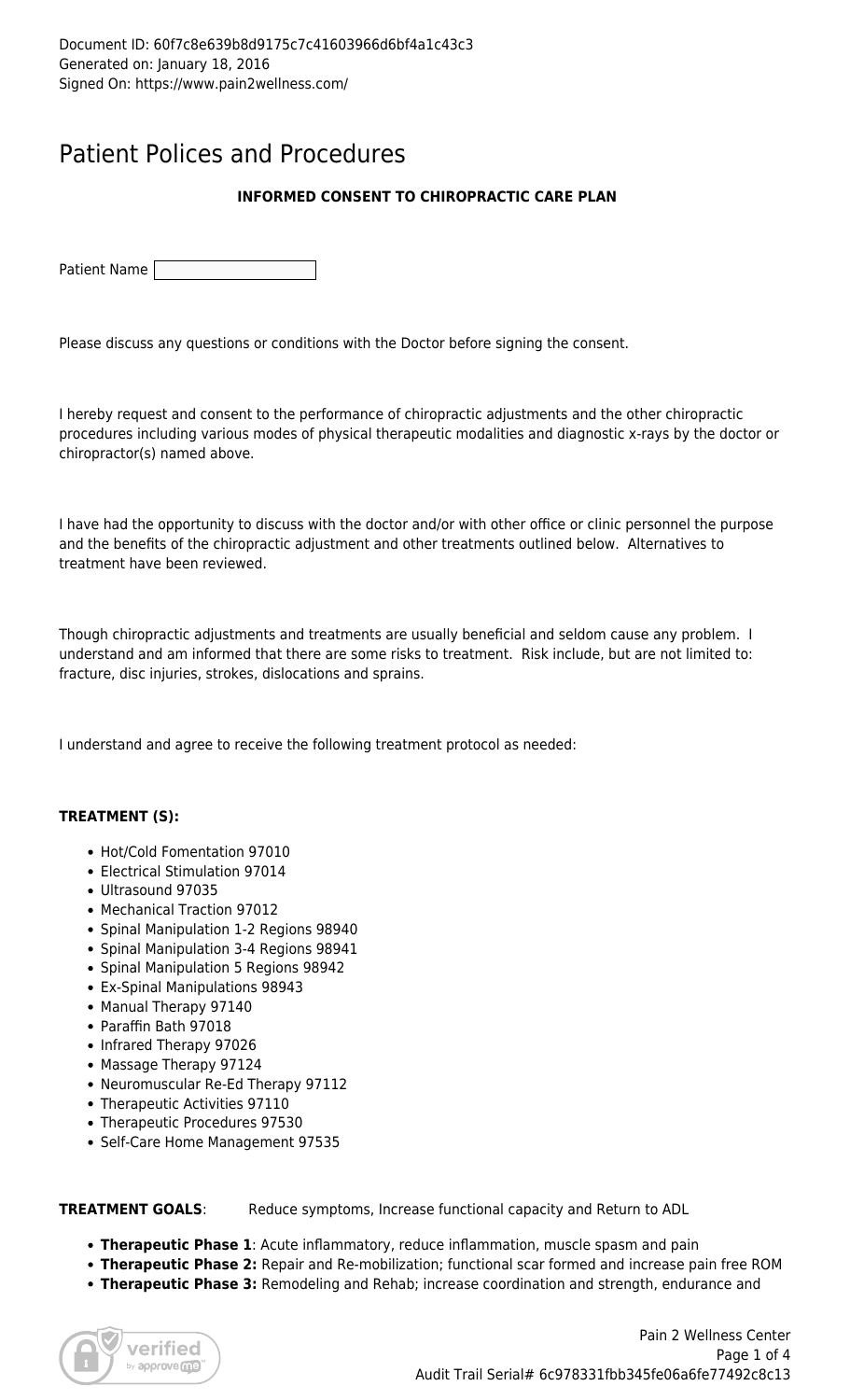Document ID: 60f7c8e639b8d9175c7c41603966d6bf4a1c43c3 Generated on: January 18, 2016 Signed On: https://www.pain2wellness.com/

work capacity

#### **ADJUSTMENT AREAS**

**C\_\_\_\_\_\_\_\_\_\_ T\_\_\_\_\_\_\_\_\_\_\_ L\_\_\_\_\_\_\_\_\_\_\_ S\_\_\_\_\_\_\_\_\_\_\_\_ IL\_\_\_\_\_\_\_\_\_\_\_ Ext\_\_\_\_\_\_\_\_\_\_**

**Treatment Frequency and Duration: Will vary according to my condition and ability to heal as much as my body will alow.**

## **Exp. Total # of treatments approximately 30**

I understand that chiropractic is not an exact science and that, therefore, reputable practitioners cannot fully guarantee results. I acknowledge that no guarantee or assurance has been made by anyone regarding the chiropractic treatment that I have requested and authorized. I have had the opportunity to read this form and ask questions. My questions have been answered to my satisfaction. I consent to the proposed treatment.

July 6, 2022

Signature of Patient, Guardian, or Personal Representative Date

Please print name of Patient or Personal Representative

Relationship to Patient

#### **PAIN 2 WELLNESS CENTER POLICIES AND PROCEDURES:**

- 1. Please sign in on our sign-in sheet.
- 2. Fill out the patient progress report as instructed and place the document in the designated area.
- 3. Hours of operation are Monday thru Friday 9:15 AM till 6:30 PM and Saturday 10:00 AM till 12:00 PM (by appointment only). Please hold your preferred treatment time; we request that all appointments be made **2 weeks** in advance whenever possible. This will save you and the office time and eliminate waiting.
- 4. All new problems, re-exams, consultations, and diet and exercise programs are to be discussed during extended treatment hours, not during your preferred treatment time. If a new problem develops, an accident occurs, etc. you should call and reschedule an appointment from preferred hours to extended hours when more time would be available.
- 5. Our office accepts payment by the week (first day of your treatment/week), month, or year. Payment

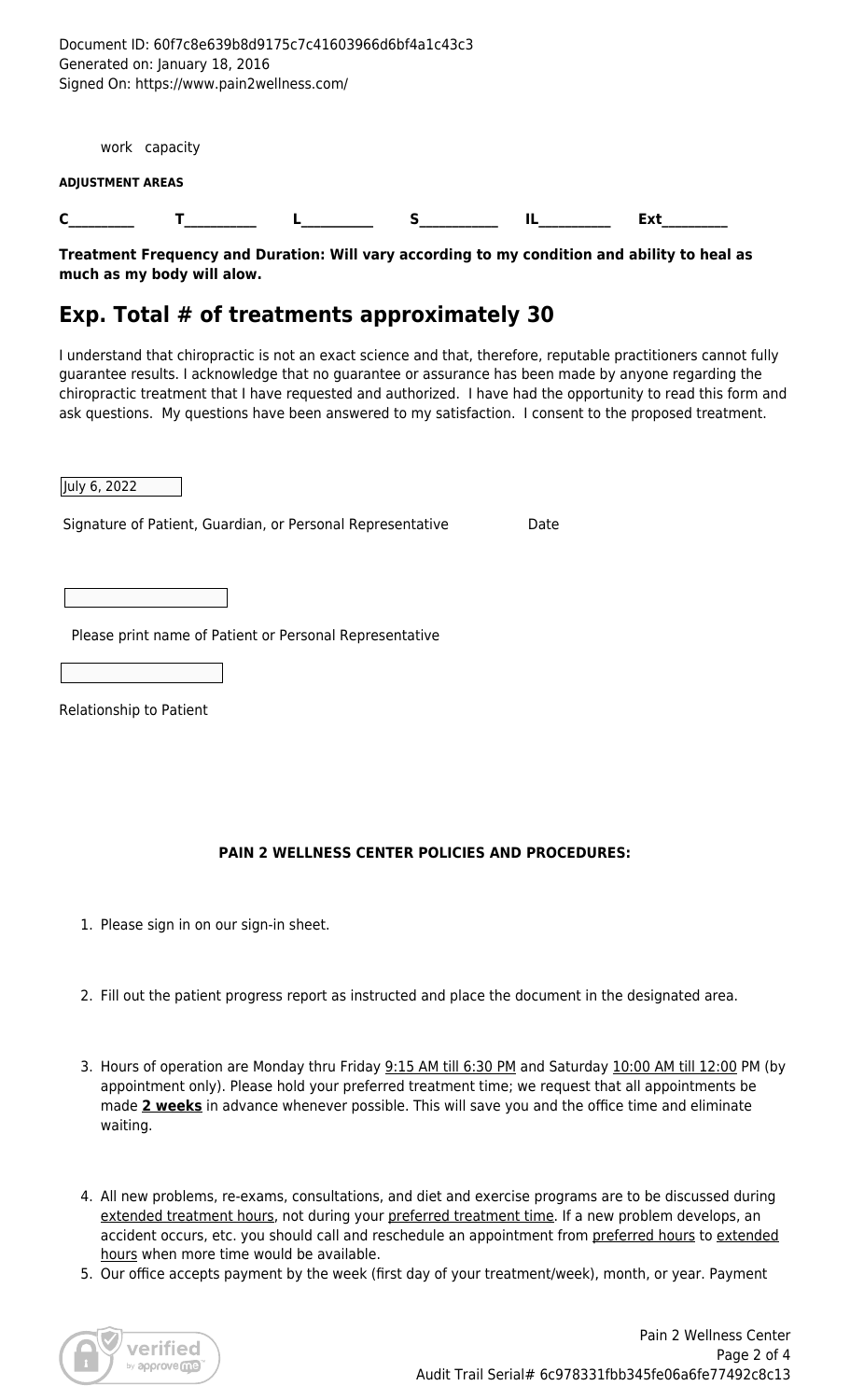each visit would cause our patients to make out unnecessary checks and cause waiting to occur.

- 6. Your RESULTS are obtained based on the number of **visits/week** not per month. Therefore, it is vital you hold to your schedule. If an emergency arises, we ask you to notify us as soon as possible. An official make up appointment will be assigned and reserved for you so that you can know in advance when to make up a missed appointment.
- 7. If you request us to direct bill your insurance company, we ask you to **leave a credit card** on account to cover our costs in the event you should receive the insurance check for our services. The credit card would only be used if you fail to provide our office with the funds within 5 days of receiving them.

#### PROPER PATIENT SCHEDULING PROCEDURE:

- 1. Reduce Waiting Treatment Hours: TREATMENT ONLY
- 2. Consultation/Examination Hours: Report of Findings, New Patient Examinations, Re-Evaluations, Reassessments.
- 3. Advanced Treatment Hours: As needed for none responding to care patients (there will be extra charge for these patients.).

By signing below I understand and agree to the patient policies and scheduling procedures.

July 6, 2022

х